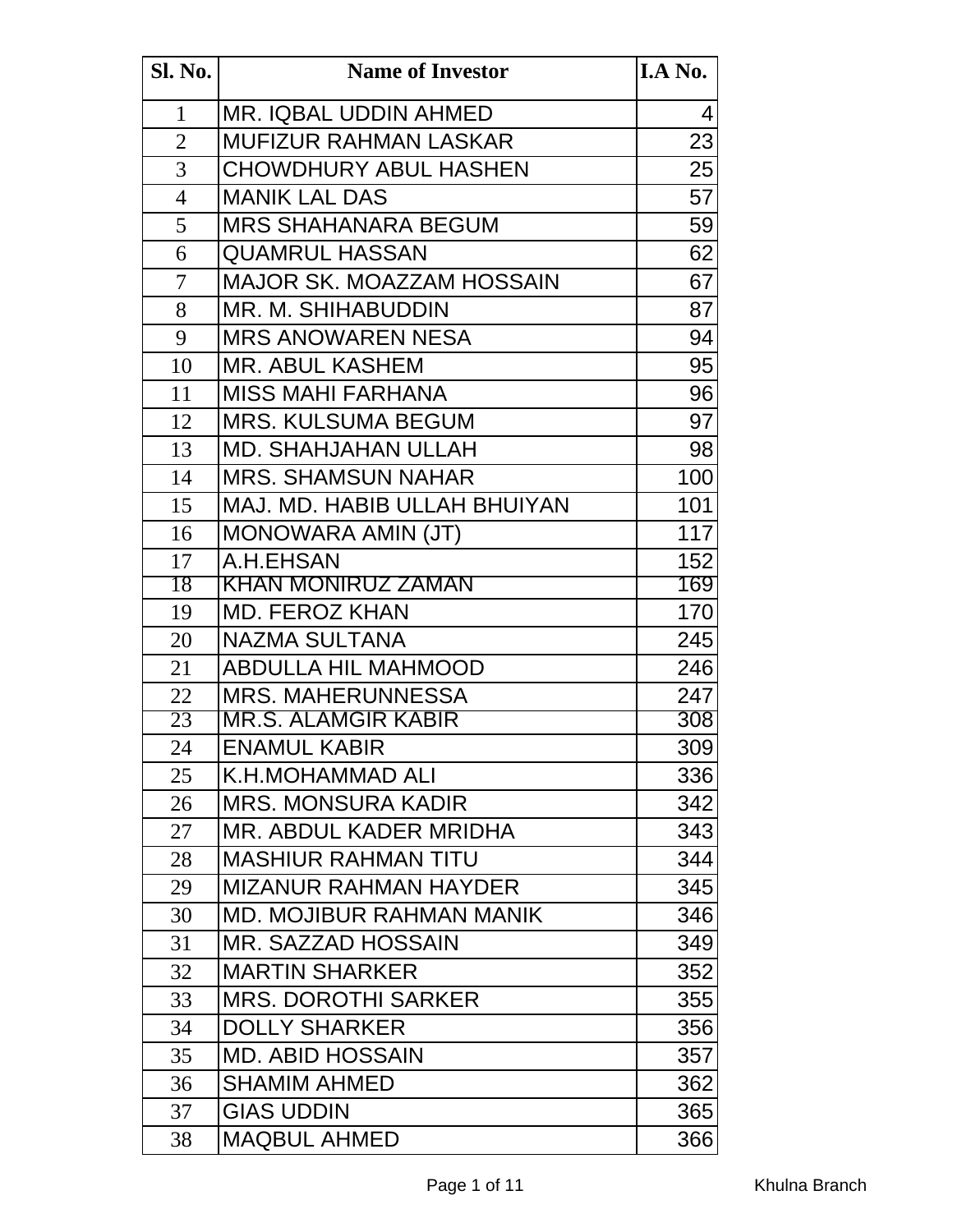| 39 | MD. MATIAR RAHMAN MIAH       | 370  |
|----|------------------------------|------|
| 40 | <b>MUNSHI G MOHAIMEN</b>     | 373  |
| 41 | <b>SAIFUL AHSAN</b>          | 405  |
| 42 | MR. A. ROUF KHAN             | 421  |
| 43 | <b>SAMINA HOQUE</b>          | 423  |
| 44 | <b>MD. SULTAN AOHAMMAD</b>   | 437  |
| 45 | <b>MD. AKHTER HOSHEN</b>     | 482  |
| 46 | <b>MAJ SAYEEDUR RAHMAN</b>   | 491  |
| 47 | <b>MRS.TAHMINA KABIR</b>     | 502  |
| 48 | <b>MD. HUMAYUN KABIR J/A</b> | 503  |
| 49 | <b>SHARIFUL ALOM</b>         | 578  |
| 50 | SUKHENDU BIKASH SHAHA        | 704  |
| 51 | <b>FARHANA MAMUN</b>         | 715  |
| 52 | <b>FARZANA MAMUN</b>         | 716  |
| 53 | A. A. KAAFI                  | 717  |
| 54 | <b>ZOBAIDA AKHTER</b>        | 719  |
| 55 | <b>NURUL ISLAM KHAN</b>      | 721  |
| 56 | <b>MRS. NAGINA BEGUM</b>     | 728  |
| 57 | A.S.M.JALALUDDIN CHY J/A     | 729  |
| 58 | SUKHENDU BIKASH SAHA J/A     | 794  |
| 59 | <b>MD. SULTAN AHMED J/A</b>  | 797  |
| 60 | A.H.SHAFI                    | 843  |
| 61 | A.H.MASUM                    | 881  |
| 62 | <b>MRS. HABIBA BAQUEE</b>    | 883  |
| 63 | <b>MRS. ARZOO HOQUE</b>      | 884  |
| 64 | <b>MR. SHARIQUR RAHMAN</b>   | 885  |
| 65 | LT. COL MD.HOSSAIN KHAN      | 906  |
| 66 | <b>MIZANOOR RAHMAN</b>       | 931  |
| 67 | <b>SAYEDUR RAHMAN</b>        | 934  |
| 68 | <b>SHOMA SAHA</b>            | 937  |
| 69 | MD. SHAHADAT HOSSAIN CHOW    | 981  |
| 70 | <b>MRS. ZAHANARA BEGUM</b>   | 1043 |
| 71 | S.M.LOKMAN HAKIM J/A         | 1062 |
| 72 | <b>MD. ATIAR RAHMAN</b>      | 1064 |
| 73 | <b>MRS. FAZILATUNNESSA</b>   | 1066 |
| 74 | ABU DOUD MOSLEHUDDIN AHMED   | 1077 |
| 75 | ROKEYA BEGUM                 | 1080 |
| 76 | <b>NOOR MOHAMMAD</b>         | 1108 |
| 77 | ABU SABA AZIZ MD. CHY        | 1109 |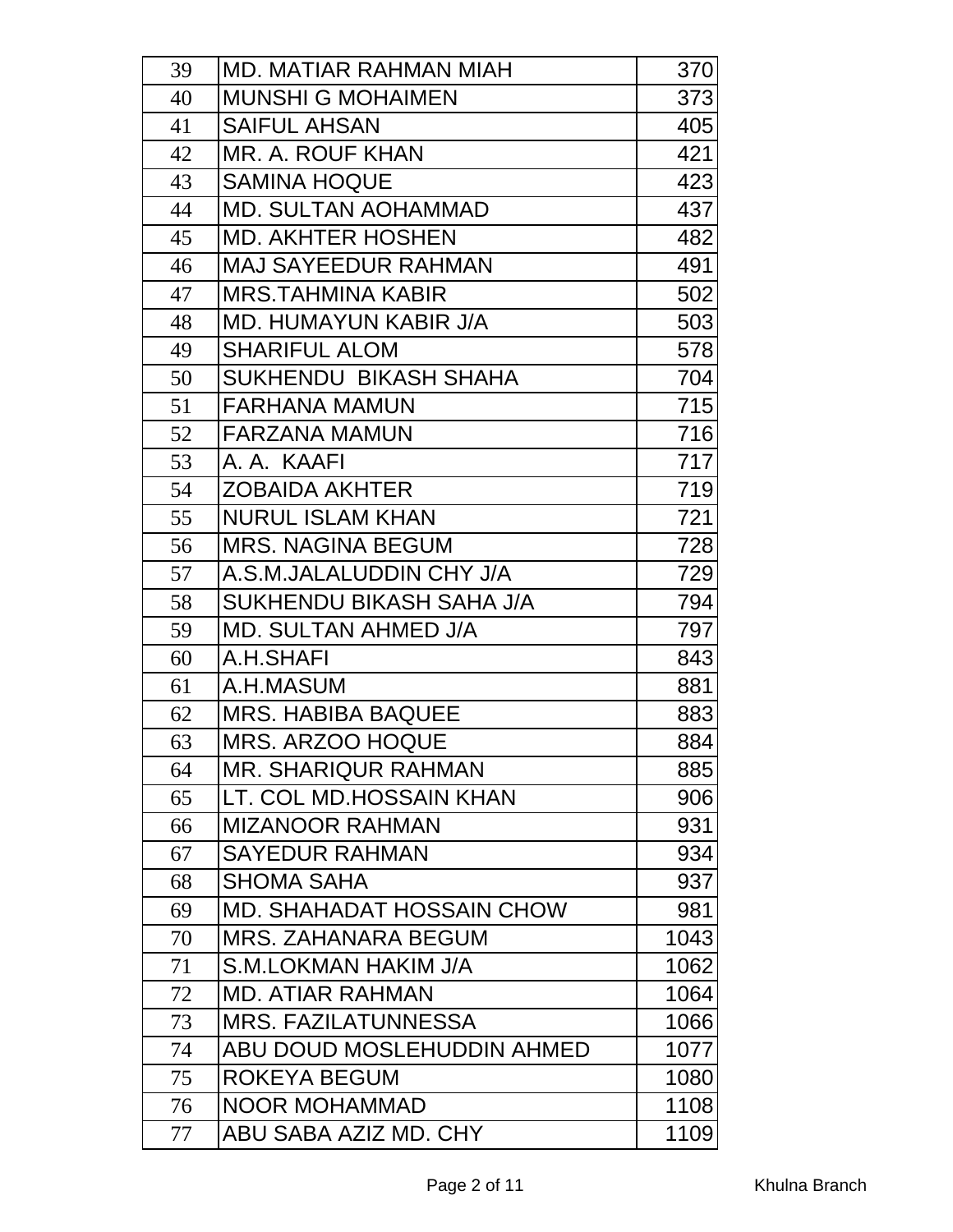| 78  | <b>LUTFUNNESSA BEGUM</b>       | 1110 |
|-----|--------------------------------|------|
| 79  | ABU SABA AZIZ MD CHY           | 1111 |
| 80  | <b>KAZI SHAWKAT HASSAN</b>     | 1152 |
| 81  | ROKHSANA SHAHID                | 1188 |
| 82  | <b>KAZI GIASHUDDIN AHMED</b>   | 1209 |
| 83  | <b>SAIFULLAH</b>               | 1292 |
| 84  | <b>MD. KERAMOT ALI BISWAS</b>  | 1297 |
| 85  | ROKEYA BEGUM                   | 1298 |
| 86  | MD. YEAHYA                     | 1354 |
| 87  | <b>SYED AZMOL HOSSAIN</b>      | 1435 |
| 88  | <b>MR. GOLAM PIR</b>           | 1441 |
| 89  | <b>MD. BELAL HOSSAIN</b>       | 1581 |
| 90  | MOSTAFA ZAMALUDDIN AL AZAD     | 1585 |
| 91  | <b>MRS. SHAHINA SULTANA</b>    | 1706 |
| 92  | <b>SUMIT MAHMUD KASHED</b>     | 1847 |
| 93  | <b>MD. MIZANOOR RAHMAN</b>     | 1890 |
| 94  | <b>MRS. SAYEDA KHATOON</b>     | 1942 |
| 95  | <b>SHAMPA AKHTER</b>           | 1943 |
| 96  | <b>ANAMIKA</b>                 | 1950 |
| 97  | <b>KAZI MATIUR RAHMAN</b>      | 2060 |
| 98  | RAHELA KHATOON                 | 2063 |
| 99  | <b>SHAMRUQ KHAN</b>            | 2161 |
| 100 | MR. M.S.ISLAM J/A              | 2173 |
| 101 | <b>MD. HAIDER ALI</b>          | 2183 |
| 102 | <b>S.M.MOSHARRAF HOSSAIN</b>   | 2195 |
| 103 | <b>MD IDRIS ALI</b>            | 2199 |
| 104 | LT. COL MD. NURUL ISLAM        | 2214 |
| 105 | <b>MRS. HOSNEARA HOSSAIN</b>   | 2215 |
| 106 | <b>MD. SAJJAD HOSSAIN</b>      | 2217 |
| 107 | <b>SHAMSUZZOHA KHAN</b>        | 2279 |
| 108 | ROKEYA BEGUM                   | 2282 |
| 109 | <b>MRS. SHAMSUNNAHAR ZAMAN</b> | 2308 |
| 110 | MR. BABLA KUMAR SHARDER        | 2309 |
| 111 | <b>SIFUDDIN CHY</b>            | 2329 |
| 112 | <b>MYNUDDIN AHMED</b>          | 2330 |
| 113 | <b>MAJ. MASUDUDDIN CHY J/A</b> | 2331 |
| 114 | <b>SAIFUDDIN CHY J/A</b>       | 2333 |
| 115 | <b>NURUN NESSA CHY</b>         | 2334 |
| 116 | <b>SHAMSUNNAHAR</b>            | 2335 |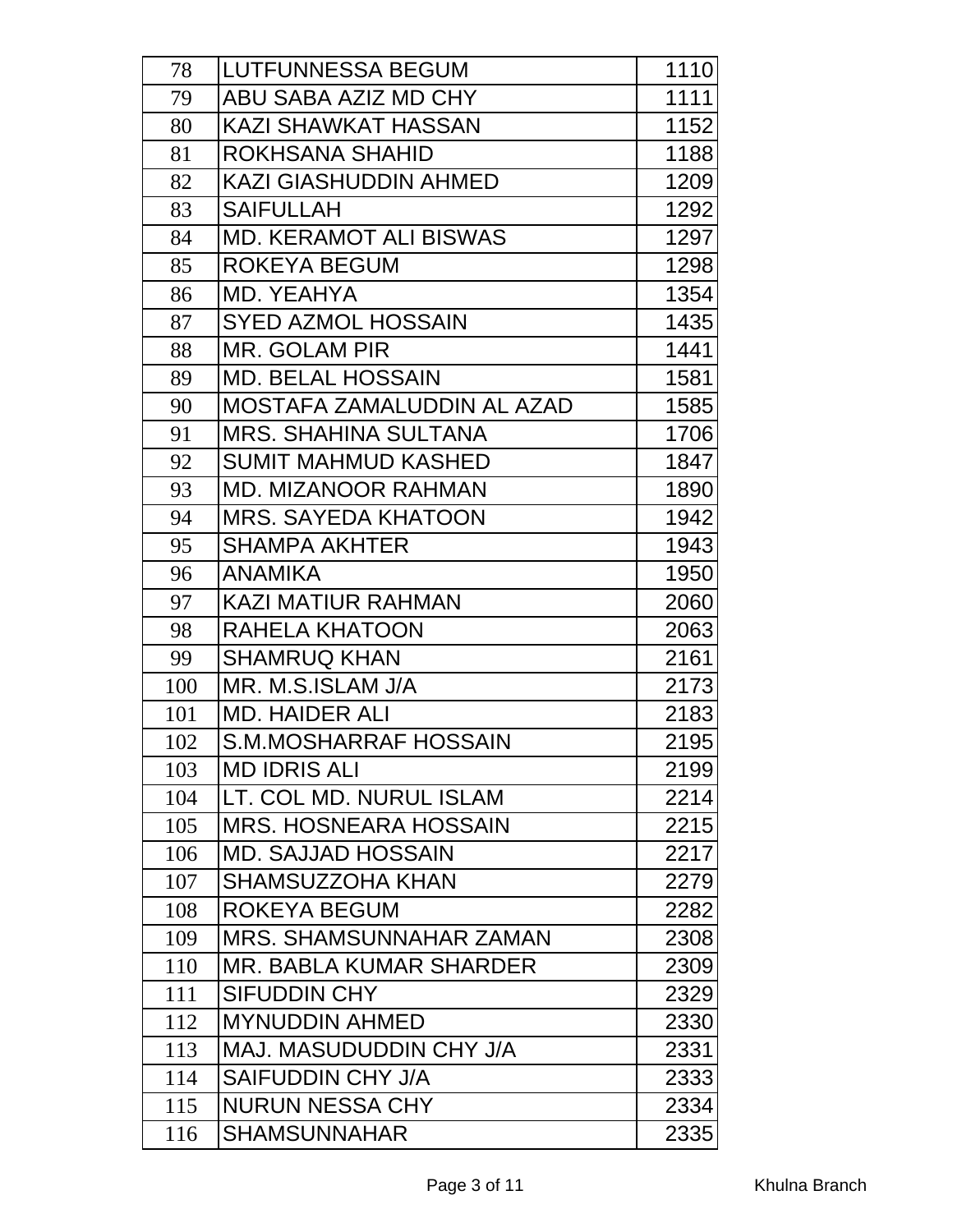| 117 | <b>JANNATE AFROZ</b>          | 2337 |
|-----|-------------------------------|------|
| 118 | <b>KHALEDA AKHTER</b>         | 2338 |
| 119 | <b>SARAJIT KUMAR BAIN</b>     | 2432 |
| 120 | <b>NASIMA AKHTER</b>          | 2505 |
| 121 | <b>NADIA TANVEER</b>          | 2545 |
| 122 | <b>DILIP KUMAR ROY</b>        | 3000 |
| 123 | <b>MD. ABDUL FATTAH</b>       | 3004 |
| 124 | <b>REBAKA AKHTER</b>          | 3006 |
| 125 | <b>MOKARRAM HOSHEN KHAN</b>   | 3048 |
| 126 | <b>MRS. MORZINA KHANOM</b>    | 3052 |
| 127 | <b>K.M.GOLAM RABBI</b>        | 3087 |
| 128 | <b>MD. ZIAUL KABIR</b>        | 3121 |
| 129 | <b>MD. AZGOR HOSHEN</b>       | 3124 |
| 130 | <b>MOSHARRAF HOSHEN</b>       | 3157 |
| 131 | <b>MRS. ROZI RAHMAN</b>       | 3158 |
| 132 | <b>SAYED ABUL KADER</b>       | 3299 |
| 133 | <b>MRS. ANZUMAN ARA HOQUE</b> | 3315 |
| 134 | <b>TUHIN KUMAR DATTA</b>      | 3351 |
| 135 | <b>MD. KAMALUDDIN</b>         | 3382 |
| 136 | <b>ANIS MAHMOOD</b>           | 3406 |
| 137 | <b>MD. MONIRUZZAMAN</b>       | 3418 |
| 138 | DR. MD. ASHFAQUE HOSHEN       | 3422 |
| 139 | <b>MD. IMRAN ASFAQUE</b>      | 3423 |
| 140 | <b>CHAMELI KHATUN</b>         | 3486 |
| 141 | <b>MD. SHAMSUR RAHMAN</b>     | 3491 |
| 142 | <b>MARIA YEASMIN</b>          | 3501 |
| 143 | <b>FARHANA HOSSAIN</b>        | 3582 |
| 144 | <b>MD. ZAKIR HOSHEN</b>       | 3590 |
| 145 | <b>MAJ. MOSTAFIZUR RAHMAN</b> | 3654 |
| 146 | A.K.M.GOLAM KABIR             | 3659 |
| 147 | AL. SHAHID NOOR ALOM          | 3665 |
| 148 | SK. SHAHZAHAN ALI             | 3717 |
| 149 | <b>MD. KUDRAT-E-ELAHI</b>     | 3752 |
| 150 | <b>KHAMA RANI DAS</b>         | 3775 |
| 151 | <b>KANGKAN DEBNATH</b>        | 3779 |
| 152 | <b>SHAMIMA PARVIN</b>         | 3789 |
| 153 | <b>NAZNEEN MAHMUD</b>         | 3894 |
| 154 | <b>NAZMA AFROZA MOLLIK</b>    | 3896 |
| 155 | <b>KHALILUR RAHMAN J/A</b>    | 3936 |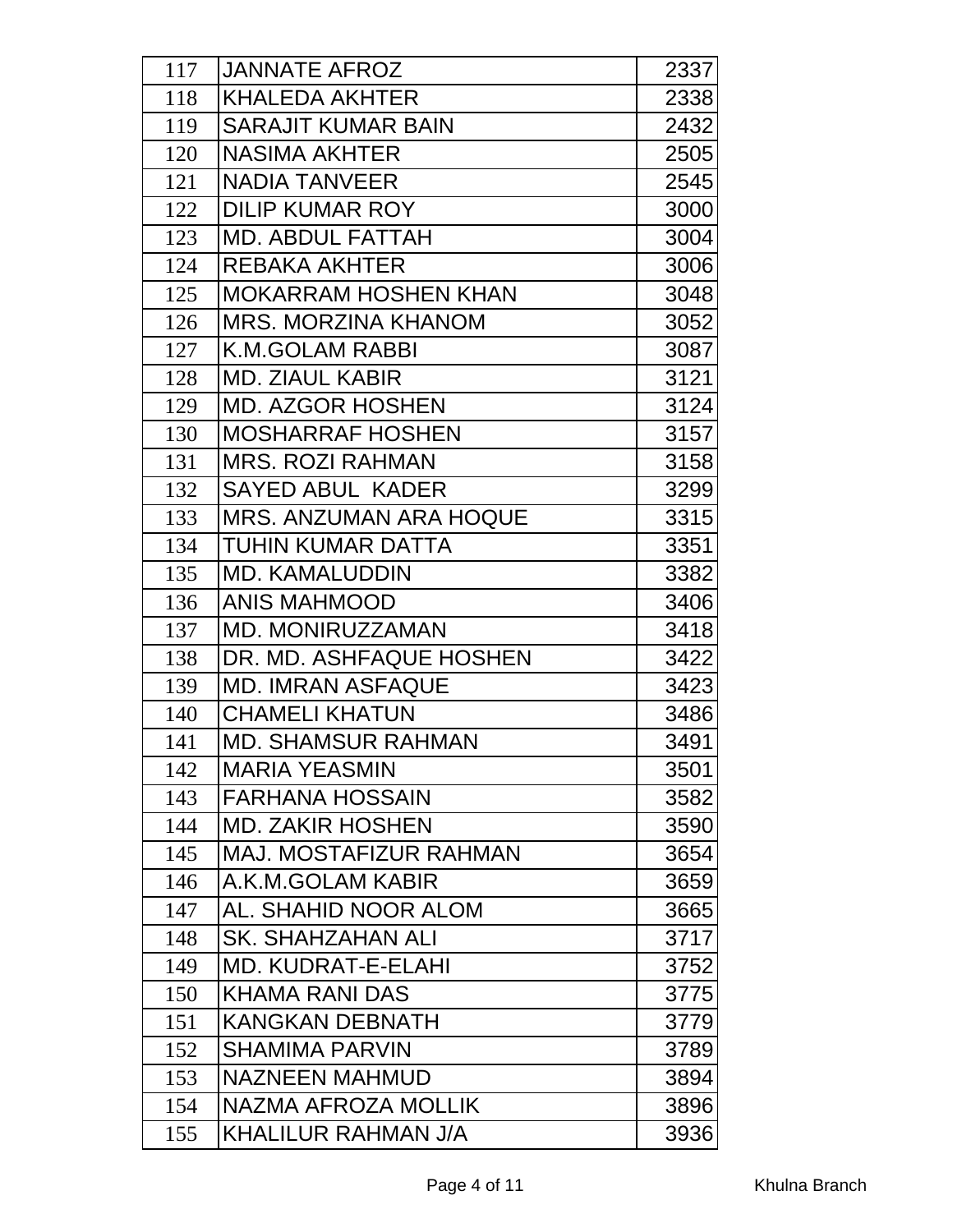| 156 | ANIS MAHMOOD (JT)              | 3945 |
|-----|--------------------------------|------|
| 157 | <b>RUPA</b>                    | 3951 |
| 158 | <b>SK. RABIUL KUDDUS</b>       | 3966 |
| 159 | <b>MD. ANOWARUL ISLAM</b>      | 3978 |
| 160 | <b>MD. ANOWARUL ISLAM J/A</b>  | 3982 |
| 161 | KAZI WAIZUDDIN J/A             | 3983 |
| 162 | <b>MONI MALA</b>               | 4029 |
| 163 | <b>MD. SAFIQUL ISLAM KHAN</b>  | 4031 |
| 164 | KAZI SAZZADUR RAHMAN           | 4032 |
| 165 | <b>MD. SAIFUL ISLAM KHAN</b>   | 4033 |
| 166 | <b>MD.GOLAM HOSHEN</b>         | 4045 |
| 167 | <b>MD SIRAZUL ISLAM</b>        | 4054 |
| 168 | <b>SK. RABIUL ISLAM</b>        | 4064 |
| 169 | <b>MD. HASAN</b>               | 4080 |
| 170 | <b>MD. NAZRUL ISLAM</b>        | 4123 |
| 171 | <b>MOLLICK RAFIQUE AHMED</b>   | 4136 |
| 172 | <b>MD. ABDUR RAHMAN</b>        | 4147 |
| 173 | <b>REZWAN</b>                  | 4173 |
| 174 | <b>REZWAN J/A</b>              | 4174 |
| 175 | <b>SHAIFUL ALOM</b>            | 4175 |
| 176 | <b>SHAHEEN ARA RAHMAN</b>      | 4177 |
| 177 | <b>RINA SULTANA</b>            | 4188 |
| 178 | <b>ZEBOON NAHAR</b>            | 4189 |
| 179 | RINA SULTANA J/A               | 4190 |
| 180 | <b>SK. SULTAN AHMED J/A</b>    | 4193 |
| 181 | M.A.BARI                       | 4197 |
| 182 | <b>MD.REZAUL ISLAM</b>         | 4210 |
| 183 | <b>SHAHIDUL ALOM</b>           | 4219 |
| 184 | K.M.ARIFUZZAMAN                | 4229 |
| 185 | <b>MRS. KHURSHID SULTANA</b>   | 4236 |
| 186 | <b>MD. MOSTAFIZUR RAHMAN</b>   | 4239 |
| 187 | MOSAMMAT LATIFA YEASMIN        | 4255 |
| 188 | <b>MOSHIUZZAMAN KHAN</b>       | 4258 |
| 189 | <b>FARHANA YEASMOIN</b>        | 4259 |
| 190 | <b>MD. KAMRUZZAMAN</b>         | 4263 |
| 191 | <b>BIMOL KUMAR SAHA (JT)</b>   | 4274 |
| 192 | DR. IQBAL HOSHEN CHY           | 4301 |
| 193 | DR. MD. SHAD AHMED             | 4302 |
| 194 | <b>ALHAZ ZILLUR RAHMAN CHY</b> | 4312 |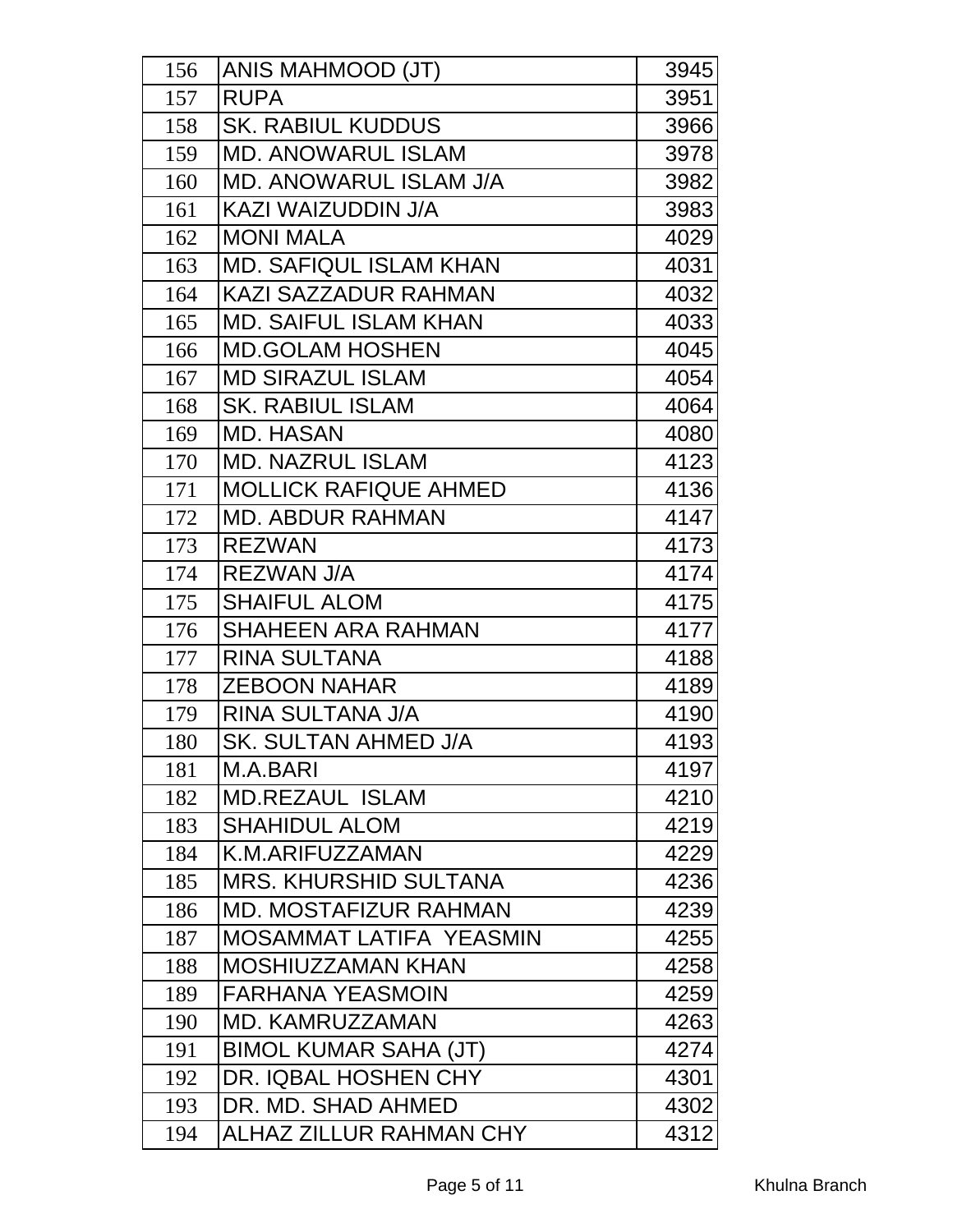| 195 | ZIAUR RAHMAN CHY J/A             | 4313 |
|-----|----------------------------------|------|
| 196 | <b>SOHANA RAHMAN LOVELY</b>      | 4316 |
| 197 | <b>MRS. NILUFA HOQUE</b>         | 4320 |
| 198 | <b>MRS. NILUFA HOQUE J/A</b>     | 4321 |
| 199 | <b>NARGIS PARVEEN</b>            | 4335 |
| 200 | <b>ASMA</b>                      | 4350 |
| 201 | <b>AFROZA KHAN</b>               | 4361 |
| 202 | <b>SK. KAMRUL HASAN</b>          | 4380 |
| 203 | <b>MD. SHAFIUL ALOM MAZUMDER</b> | 4384 |
| 204 | <b>MONIRA AKHTER KHAN</b>        | 4391 |
| 205 | <b>MD. SAZZAD ANOWAR</b>         | 4396 |
| 206 | <b>SK. ABUL KALAM AZAD</b>       | 4400 |
| 207 | KUMARESH CHANDRA SHARKAR         | 4413 |
| 208 | <b>SHAMPA SARKER</b>             | 4435 |
| 209 | KUMAR CHANDRA SARKER J/A         | 4436 |
| 210 | <b>RANJAN KUMAR DEY</b>          | 4445 |
| 211 | <b>UMME AMARA</b>                | 4499 |
| 212 | <b>ABDUL MANNAN</b>              | 4500 |
| 213 | <b>SALINA YEASMIN</b>            | 4502 |
| 214 | <b>NISHAT SULTANA</b>            | 4503 |
| 215 | <b>MD. NOOR ALOM</b>             | 4508 |
| 216 | <b>MD. AKHTARUZZAMAN</b>         | 4547 |
| 217 | <b>BINOY KRISHNA MONDAL</b>      | 4548 |
| 218 | <b>RATNA MONDAL</b>              | 4549 |
| 219 | RATNA MONDAL (JT)                | 4550 |
| 220 | <b>SHAWAPAN KUMAR DEB</b>        | 4555 |
| 221 | MD.HALIMUZZAMAN                  | 4569 |
| 222 | <b>ISMAT ARA</b>                 | 4574 |
| 223 | <b>MD. FARUQUE AHMED</b>         | 4589 |
| 224 | <b>SHAHINA RAHMAN</b>            | 4609 |
| 225 | <b>MD. NURUL ISLAM</b>           | 4610 |
| 226 | A.K.M.SHAMSUDDOHA J/A            | 4615 |
| 227 | <b>MANJOOLA</b>                  | 4618 |
| 228 | <b>SIRAZUL ISLAM</b>             | 4624 |
| 229 | <b>ZAHIDUL MORAD</b>             | 4626 |
| 230 | <b>BIDHAN CHANDRA MONDAL</b>     | 4633 |
| 231 | <b>MD. ABUL HASAN MOLLAH</b>     | 4647 |
| 232 | <b>MD. AKBAR HOSSAIN</b>         | 4649 |
| 233 | <b>RUBIA AZAD</b>                | 4665 |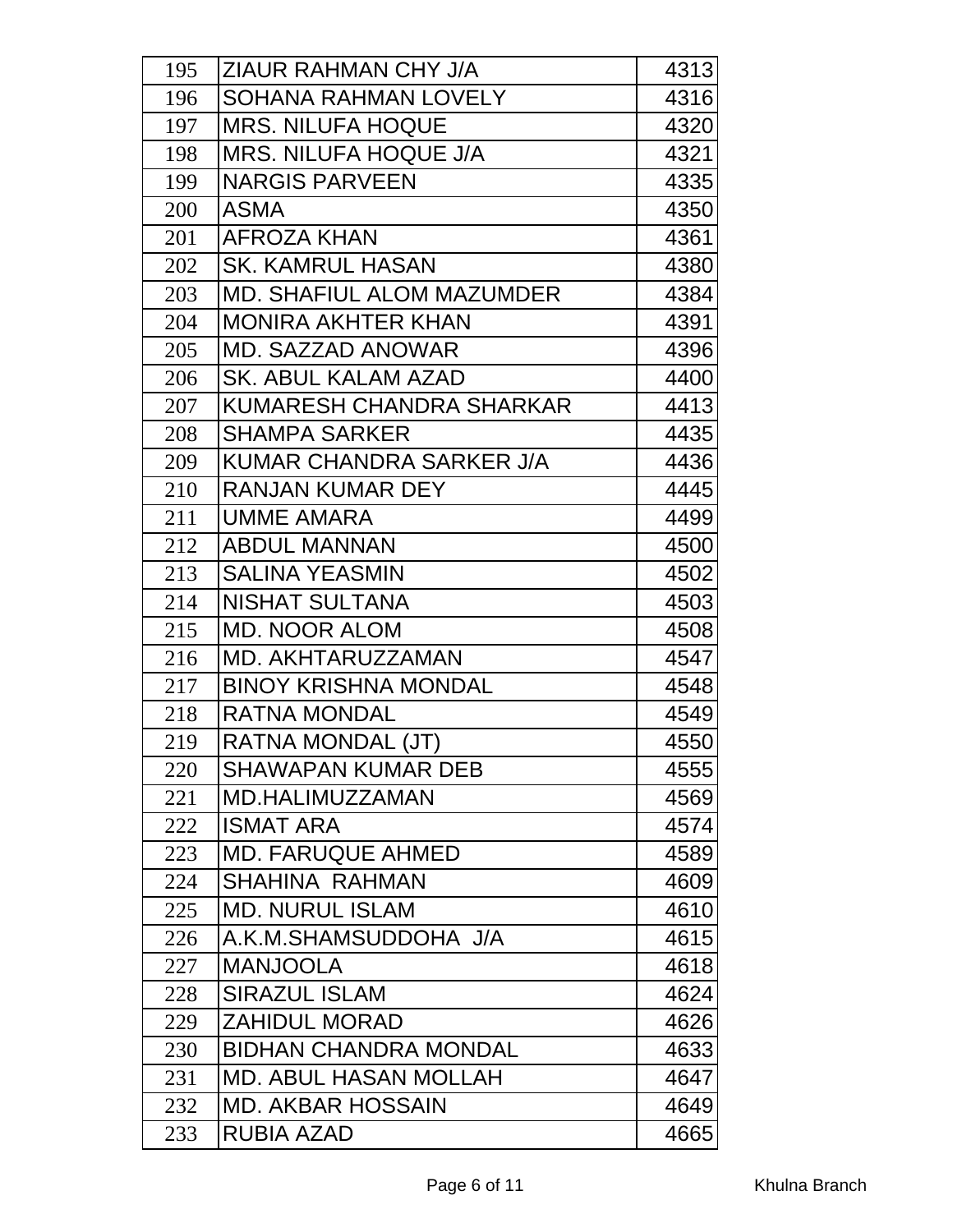| 234 | <b>BIDHAN CHANDRA MONDAL</b>   | 4671 |
|-----|--------------------------------|------|
| 235 | M. A SHAH JAHAN ALAM           | 4688 |
| 236 | <b>MD. RUHUL QUDDUS KHAN</b>   | 4696 |
| 237 | <b>MD. LUTFAR RAHMAN</b>       | 4699 |
| 238 | <b>TANLEEN MASHFU</b>          | 4708 |
| 239 | M. A BARICK                    | 4709 |
| 240 | A.K.M SHAMS-E-RABBI            | 4721 |
| 241 | <b>MD. MOSHARRAF HOSSAIN</b>   | 4732 |
| 242 | <b>MD. MOSHARAF HOSSAIN</b>    | 4733 |
| 243 | KHANDOKER MOBARRA HALIM        | 4734 |
| 244 | <b>MD. ABUL KASHEM</b>         | 4736 |
| 245 | M. M. ASHADUZZAMAN             | 4747 |
| 246 | <b>MD. DAUD HOSSAIN BHUYAN</b> | 4748 |
| 247 | <b>MD. ASHRAFUL ISLAM</b>      | 4750 |
| 248 | <b>MD. ASADUZZAMAN</b>         | 4758 |
| 249 | <b>MURSHID KULI KHAN</b>       | 4769 |
| 250 | <b>HASINA BEGUM</b>            | 4782 |
| 251 | <b>MD. DELOWAR HOSSAIN</b>     | 4793 |
| 252 | ROKHSANARA PARVEEN             | 4796 |
| 253 | <b>MRS. REBEKA PARVEEN</b>     | 4801 |
| 254 | <b>MRS. REBEKA PARVEEN</b>     | 4802 |
| 255 | <b>NIKHIL HALDER</b>           | 4803 |
| 256 | <b>MD. LIAKAT HOSSAIN CHOW</b> | 4808 |
| 257 | <b>FIROZA KHANOM</b>           | 4814 |
| 258 | <b>MRS. BILKIS HASSAN</b>      | 4818 |
| 259 | <b>MD. DAUDUL ISLAM SHARIF</b> | 4820 |
| 260 | <b>MD. SULTAN AHMED</b>        | 4823 |
| 261 | <b>SYED MD. SAIFUL ISLAM</b>   | 4829 |
| 262 | KAZI SHAHJAHAN                 | 4832 |
| 263 | NARAYON CHANDRA KARMAKER       | 4833 |
| 264 | <b>SUBARNA SAHA</b>            | 4840 |
| 265 | JAYANTI RANI DEBNATH           | 4847 |
| 266 | <b>MD. TOPSIR ALAM MOLLAH</b>  | 4851 |
| 267 | <b>MD. BADIUL ALAM</b>         | 4870 |
| 268 | <b>SHAMIMA NARGIS(MILI)</b>    | 4877 |
| 269 | <b>MD. ARIF IMRAN KHAN</b>     | 4881 |
| 270 | <b>MOLLA BORHAN AHMED</b>      | 4916 |
| 271 | <b>MD. MAHBUBUR RAHMAN</b>     | 4921 |
| 272 | <b>MD. HABIBUR RAHMAN</b>      | 4927 |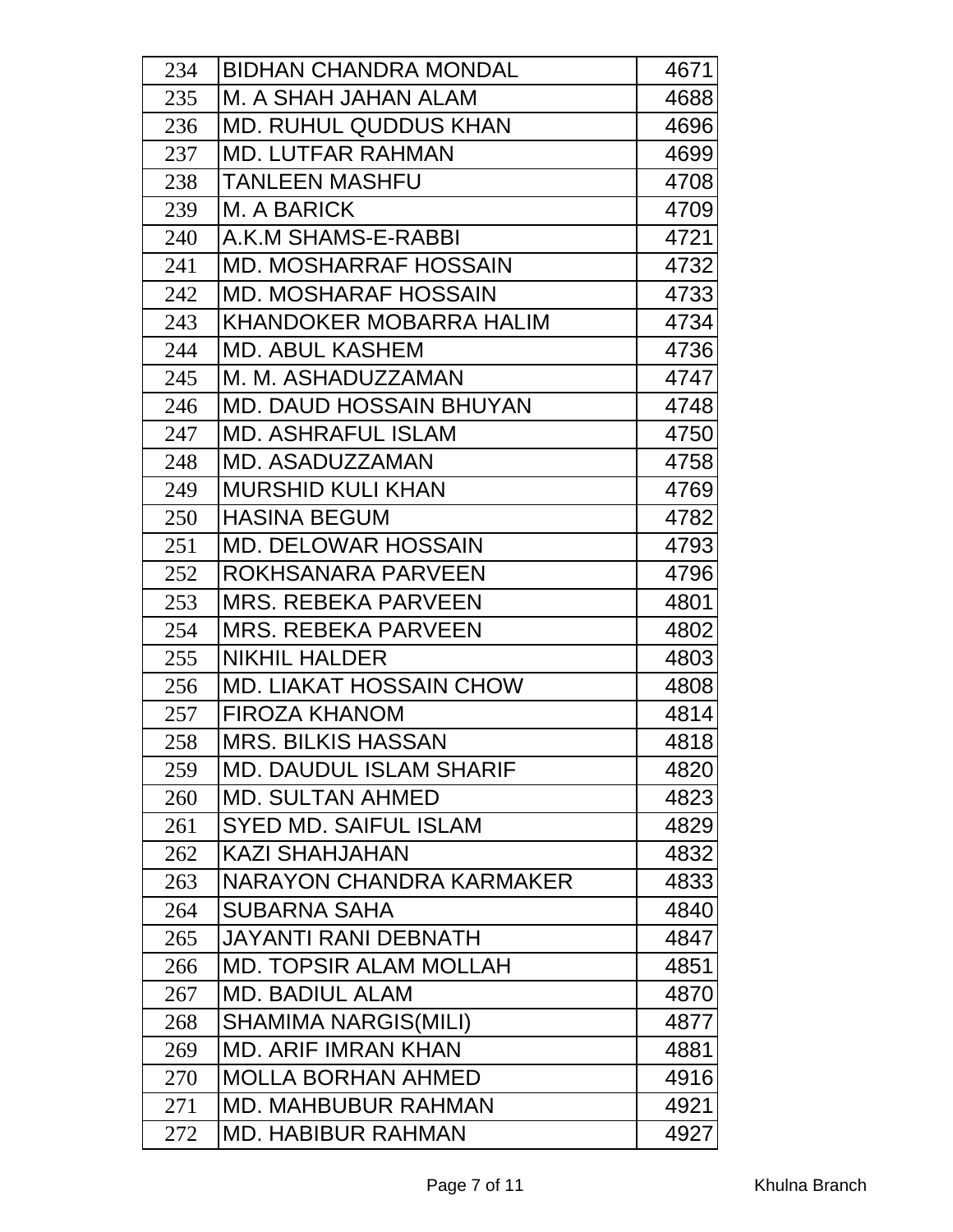| 273 | M. M. NAZRUL ISLAM           | 4929 |
|-----|------------------------------|------|
| 274 | <b>SYED KAMRUZZAMAN</b>      | 4930 |
| 275 | <b>FARZANA KADIR</b>         | 4931 |
| 276 | <b>REZINA KADIR</b>          | 4932 |
| 277 | <b>ALIS KHAN</b>             | 4933 |
| 278 | <b>S.M MUSTAFIZUR RAHMAN</b> | 4935 |
| 279 | <b>MD. NURUL AMIN</b>        | 4949 |
| 280 | RABINDRA NATH BENARJEE       | 4959 |
| 281 | A.M.MATTAKIMUR RAHMAN        | 4963 |
| 282 | <b>MONIRA BEGUM</b>          | 4966 |
| 283 | SHUBARNA SAHA J/A            | 4967 |
| 284 | S.M.SHAMIM HASAN             | 4976 |
| 285 | <b>UZZAL DEBNATH</b>         | 4978 |
| 286 | <b>ABDUL MAZID FAKIR</b>     | 4986 |
| 287 | <b>MD. NURUL ISLAM J/A</b>   | 4988 |
| 288 | <b>DIPALI BISWASH</b>        | 4990 |
| 289 | <b>KHAN ABDUL OHAB</b>       | 4992 |
| 290 | <b>MD. NURUZZAMAN</b>        | 4993 |
| 291 | <b>SK. MD. BADRUL ISLAM</b>  | 5003 |
| 292 | <b>ALY KASHEM</b>            | 5006 |
| 293 | <b>MIRFUN AKHTER</b>         | 5010 |
| 294 | KAZI MD. SAKIB UDDIN         | 5020 |
| 295 | <b>GANOSAM MOJUMDER</b>      | 5030 |
| 296 | <b>MD. SAZZAD ANOWAR</b>     | 5035 |
| 297 | <b>NIBESH PRIO SOM</b>       | 5036 |
| 298 | <b>S.M RUSTAM ALI</b>        | 5051 |
| 299 | <b>ACHINTA KUMAR KHA</b>     | 5061 |
| 300 | SABITA RANI KHA              | 5062 |
| 301 | <b>MISS RAFIZA PARVEEN</b>   | 5079 |
| 302 | <b>MD. AHSAN ULLAH</b>       | 5080 |
| 303 | <b>M.A AL HELAL</b>          | 5092 |
| 304 | <b>KAZI MD. BADRUDDIN</b>    | 5094 |
| 305 | DR.SYED MD. AL AMIN          | 5095 |
| 306 | <b>ABDUS SALAM HAWLADER</b>  | 5119 |
| 307 | <b>MD. ABUL KALAM AZAD</b>   | 5131 |
| 308 | <b>MD. ABDUR RAHMAN</b>      | 5140 |
| 309 | DR. JANNATUL FERDOUS JESMIN  | 5141 |
| 310 | <b>KAZI MD. SABIRUL ALAM</b> | 5150 |
| 311 | <b>MD. KAMRUL HOQUE</b>      | 5172 |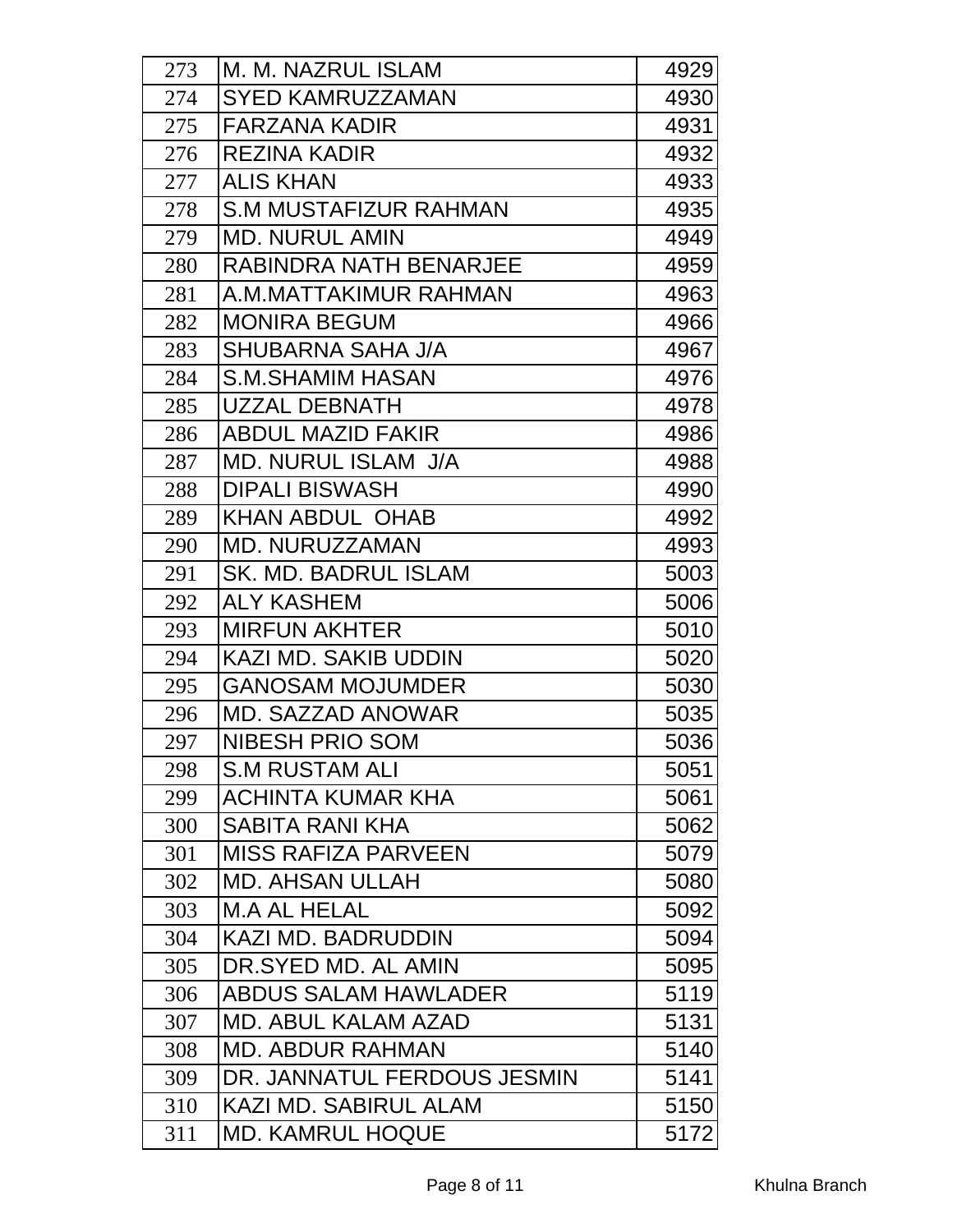| 312 | <b>SK. MARUF HOSSAIN</b>       | 5179 |
|-----|--------------------------------|------|
| 313 | <b>MD. FARUQUZZAMAN</b>        | 5183 |
| 314 | <b>SELINA YEASMIN</b>          | 5186 |
| 315 | <b>NASIR AHMED</b>             | 5199 |
| 316 | <b>GAZI OMAR ALI FARUQUE</b>   | 5227 |
| 317 | <b>MD. AKHTAR HOSSAIN</b>      | 5238 |
| 318 | <b>RUFIA KHATUN</b>            | 5239 |
| 319 | <b>SHUHIN ISLAM</b>            | 5246 |
| 320 | A. M ABID HOSSAIN              | 5257 |
| 321 | <b>SK. RAFIQUL ISLAM</b>       | 5263 |
| 322 | <b>MD. FARHAD HOSSAIN</b>      | 5279 |
| 323 | A. M MOTTAHIDUR RAHMAN (RIPON) | 5282 |
| 324 | <b>MST. SHAHANAZ BEGUM</b>     | 5283 |
| 325 | <b>SK. SHAMSUL HOQUE</b>       | 5287 |
| 326 | <b>SK. SHAHIDUL HAQUE</b>      | 5288 |
| 327 | <b>MD. SAZEDUR RAHMAN</b>      | 5297 |
| 328 | <b>NAZNEEN AHMED</b>           | 5312 |
| 329 | <b>KUMKUM</b>                  | 5313 |
| 330 | <b>KAUSIK DAS</b>              | 5320 |
| 331 | <b>GOBINDA CHANDRA MONDAL</b>  | 5326 |
| 332 | <b>MURSIDA MOLY</b>            | 5330 |
| 333 | <b>NIKHIL DEBNATH</b>          | 5345 |
| 334 | <b>MD. ZABED HOSSAIN</b>       | 5351 |
| 335 | <b>PRODIP KUMAR SAHA</b>       | 5356 |
| 336 | <b>MD. MOHASIN</b>             | 5363 |
| 337 | <b>RITA ROY</b>                | 5377 |
| 338 | ASHRAF AHMED KHAN ARMAN        | 5386 |
| 339 | <b>SK. RAHMATULLAH</b>         | 5467 |
| 340 | <b>MRS. JANNATUL FERDOUS</b>   | 5468 |
| 341 | <b>DILIP KUMAR DEBNATH</b>     | 5470 |
| 342 | <b>BEIG RABIUL ISLAM</b>       | 5472 |
| 343 | <b>MD. BAHARUL ISLAM</b>       | 5484 |
| 344 | <b>MOSTAFIZUR RAHMAN</b>       | 5505 |
| 345 | <b>ABDUL MANNAN</b>            | 5510 |
| 346 | <b>FARIDA NASREEN</b>          | 5514 |
| 347 | <b>MD. FARUQUE HOSSAIN</b>     | 5519 |
| 348 | <b>MD. EMADUL HUQ</b>          | 5526 |
| 349 | <b>MD. SOUKAT HOSSAIN</b>      | 5533 |
| 350 | <b>GAZI HAFIZUR RAHMAN</b>     | 5544 |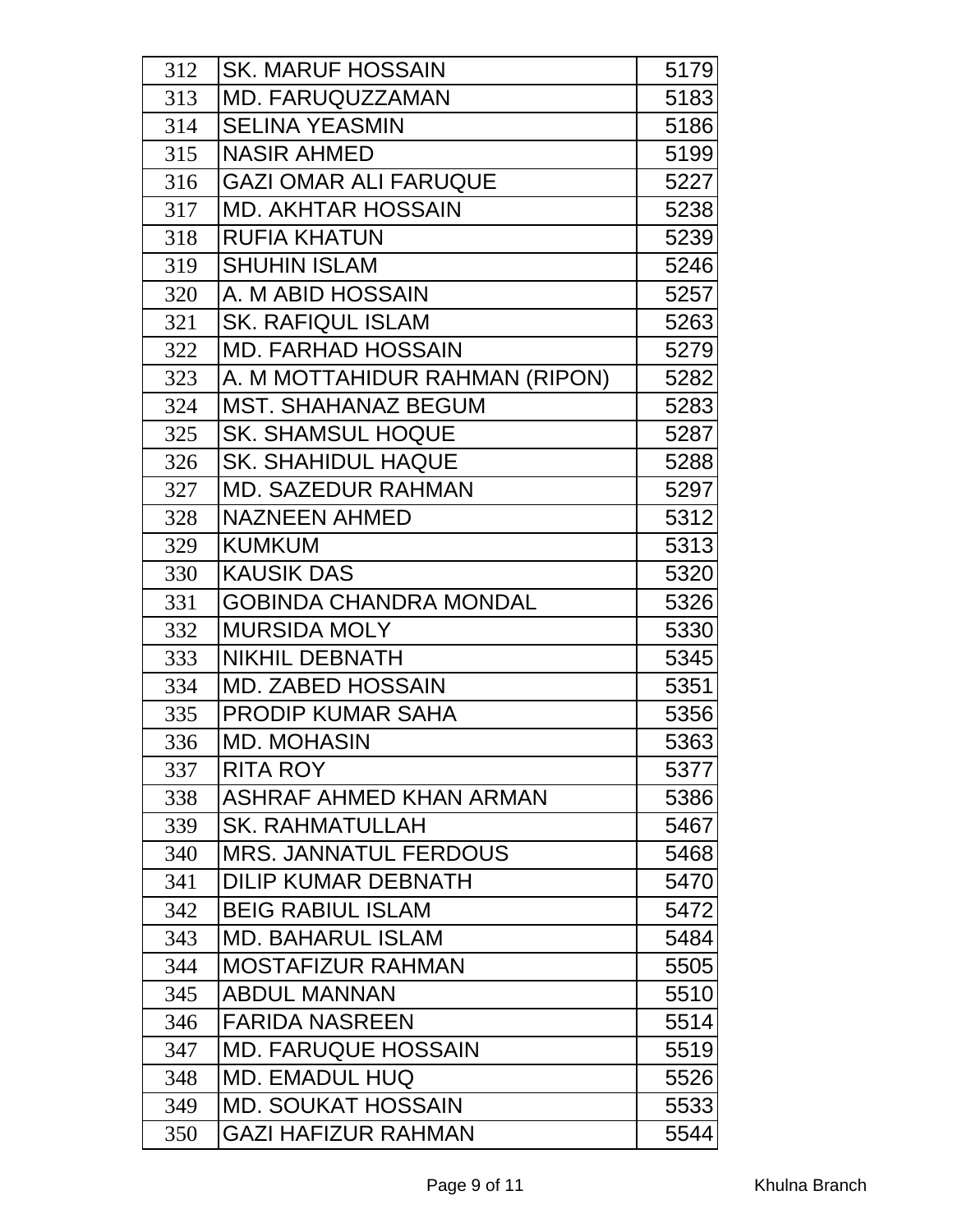| 351 | <b>MD. SIDDIQUR RAHMAN</b>   | 5550 |
|-----|------------------------------|------|
| 352 | <b>SALINA PARVEEN</b>        | 5551 |
| 353 | <b>MD. SIDDIQUR RAHMAN</b>   | 5552 |
| 354 | <b>MRS. LOVLY YEASMIN</b>    | 5553 |
| 355 | <b>MD. ASADUR RAHMAN</b>     | 5556 |
| 356 | <b>SK. MD. BADRUL ISLAM</b>  | 5562 |
| 357 | ZOARDER JAHIDUZZAMAN         | 5585 |
| 358 | M. A. GAFUR                  | 5605 |
| 359 | <b>ABUL HOSSAIN</b>          | 5629 |
| 360 | <b>HOSNEARA KHATUN</b>       | 5630 |
| 361 | <b>MD. MOSTAFA KAMAL</b>     | 5656 |
| 362 | S.M. SHAFI-UL-AZAM           | 5666 |
| 363 | <b>FAHIMA RAHMAN</b>         | 5676 |
| 364 | <b>ABDUR ROUF GAZI</b>       | 5694 |
| 365 | <b>ATIQUR RAHMAN KHAN</b>    | 5707 |
| 366 | <b>SARIF NISAT HOSSAIN</b>   | 5722 |
| 367 | <b>SARIF NISAT HOSSAIN</b>   | 5723 |
| 368 | <b>NAZMA HOSSAIN</b>         | 5735 |
| 369 | <b>S.M LUTFAR RAHMAN</b>     | 5753 |
| 370 | <b>MD. ABDUL ZALIL</b>       | 5754 |
| 371 | <b>BEGUM DAULATUN NESSA</b>  | 5757 |
| 372 | <b>SK. MOFIZUR RAHMAN</b>    | 5773 |
| 373 | <b>MOHIUDDIN AHMED</b>       | 5789 |
| 374 | <b>MD. SIRAZUL ISLAM</b>     | 5806 |
| 375 | <b>MUNSI BASIR UDDIN</b>     | 5811 |
| 376 | <b>MAHFUJA BEGUM</b>         | 5830 |
| 377 | <b>BINOY KUMAR SAHA</b>      | 5833 |
| 378 | <b>MD. AHSANUL KADIR</b>     | 5837 |
| 379 | DR.MD. MAHABUBUR RAHMAN      | 5854 |
| 380 | DR.S.M. JALAL UDDIN          | 5900 |
| 381 | <b>SUNIL KUMAR CHAKI</b>     | 5910 |
| 382 | <b>MRS. BABI ALAM</b>        | 5917 |
| 383 | <b>MD. ASADUR RAHMAN</b>     | 5946 |
| 384 | <b>MUNSI MAHBUBUR RAHMAN</b> | 5960 |
| 385 | <b>KALIDAS</b>               | 5975 |
| 386 | S.M. ZAMAL UDDIN             | 5981 |
| 387 | SYED MUHAMMAD SHARFUDDIN     | 5982 |
| 388 | <b>RATAN KRISNA HOWLADER</b> | 5989 |
| 389 | <b>NASIMA HOSSAIN</b>        | 5991 |